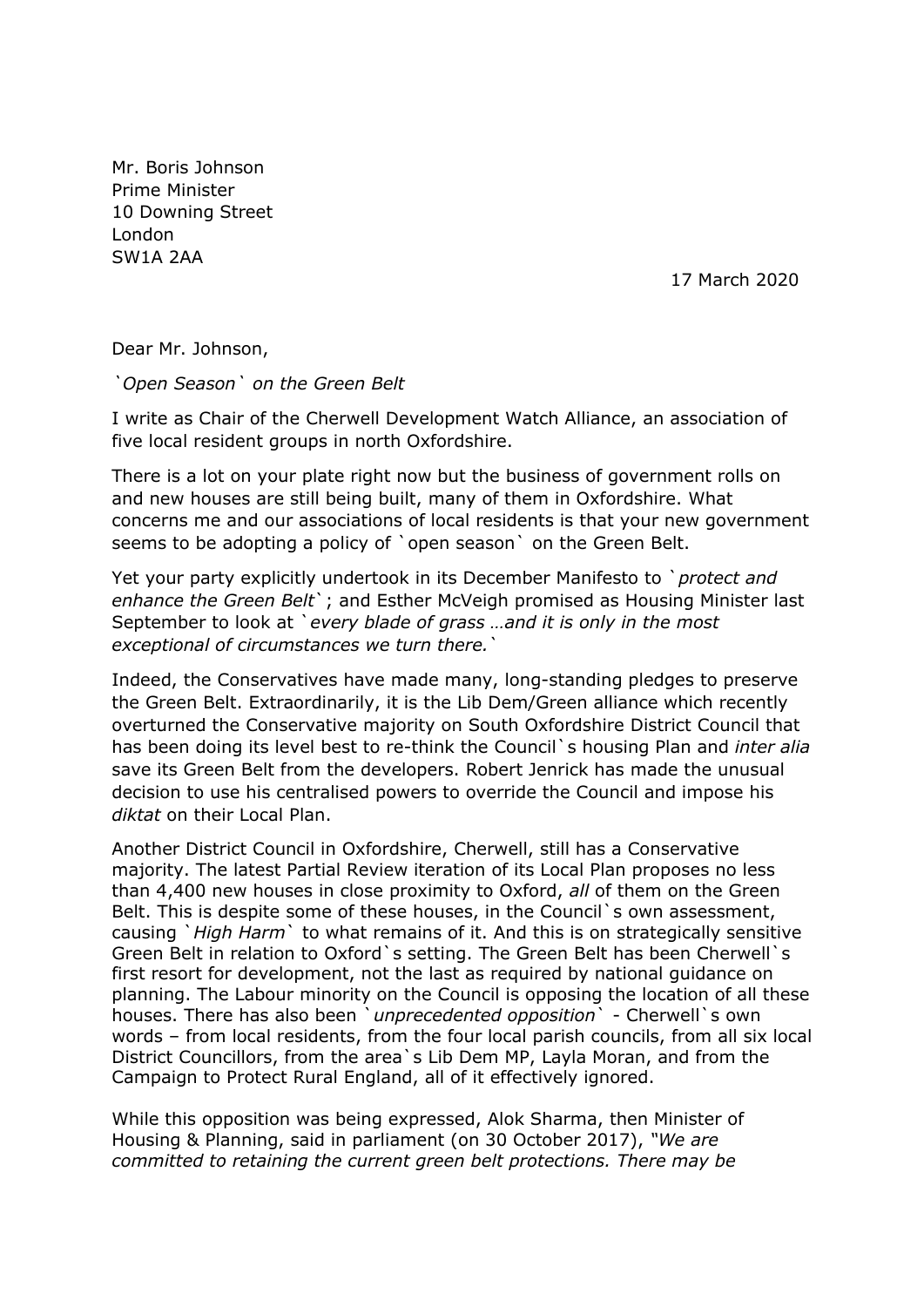## *exceptional circumstances in which a local authority chooses to amend its green belt, but it has to take its local community with it."*

The Plans for building on the Green Belt in both these Districts in Oxfordshire stem from a requirement to consider how they might help meet Oxford City`s `*unmet housing need*`. Ironically, Oxford City Council is Labour-led, meaning that Cherwell`s Conservative majority and your own Secretary of State are pushing hard to build on Oxfordshire`s Green Belt in response to a *Labour* City Council`s requirements – despite Conservative Manifesto pledges.

What is more, the Conservative Manifesto also pledged to `*prioritise brownfield development*`, something Oxford`s City Council has failed to do in its own Local Plan, leaving empty industrial sites unused, prioritising the sites it does develop for offices, and leaving its neighbouring councils to pick up the pieces on housing. Mr. Jenrick has, possibly to his eventual credit but too late in the day for Cherwell, just announced a review of the use of brown field land.

I believe Conservatives are supposed to conserve. It is one of your party`s perceived core values. Arguably, the regime change on South Oxfordshire`s District Council came from normally conservative-leaning residents objecting to what they saw as excessive housing plans. These plans were driven by Oxford's so-called Growth Board, an un-elected body then chaired by the Conservative Leader of Cherwell District Council!

Residents in that area of Cherwell District which will lose its Green Belt also rebelled on housing issues last year, returning Lib Dems and a Green instead of Conservatives but not enough to sway the political lean of the whole Council, which was energetically whipped behind the Plan. Last year, too, Lib Dem MP Layla Moran was returned to Parliament for Oxford West and Abingdon with a greatly increased majority in what used to be a marginal seat. This would normally have been a close fight with your PPC James Fredrickson, with whom we held positive, helpful but ultimately unsuccessful discussions on this issue.

Saving a legal stop, the battle with Mr. Jenrick and the party now known there as the `*concreting conservatives*` seems to have been lost in South Oxfordshire. As an alliance of five local groups, we have been trying hard to resist the building of too many houses in the wrong places, unaffordable houses at that, despite initial promises to the contrary by developers. But our detailed, often technical, arguments made through the plan examination system have been completely ignored by national Inspectors.

There is still time for Mr. Jenrick to intervene at Cherwell, this time to reexamine what is about to happen in the `Kidlington gap`. This is the establishment of a huge urban extension just to the north of Oxford, swamping two ancient villages and carrying away a richly arboreal golf course, with half the new houses reserved for the University and the other half destined to sell at high prices to London commuters and foreign investors. There`s less than nothing in this for local residents. Is the Secretary of State so thoroughly invested in Oxfordshire`s growth that he will override local democracy to ensure the Growth Board and the University gets its houses?